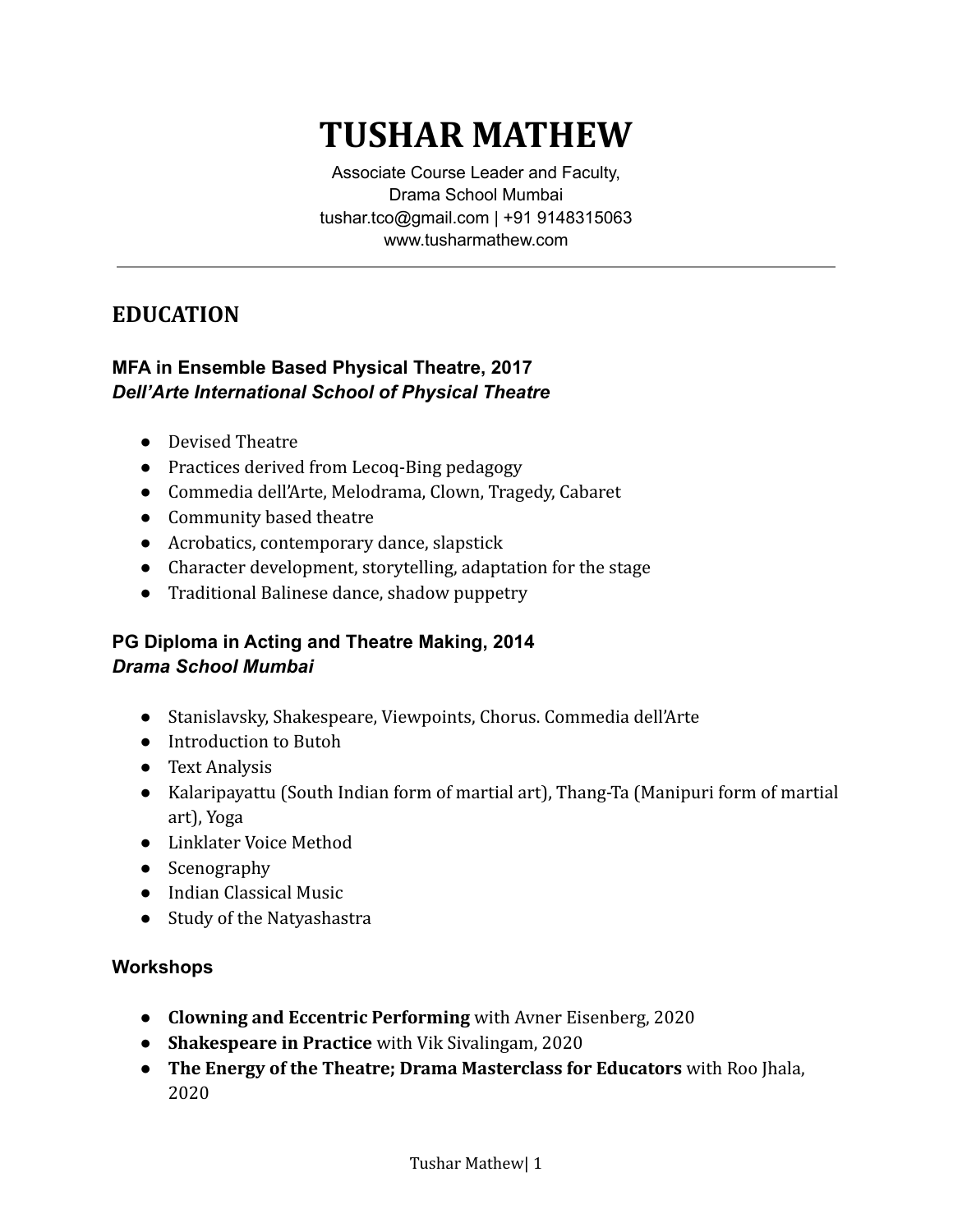- **Finding Jewels and Gaining Flower**; **A workshop based on the acting theories of Zeami** with Sankar Venkateswaran, 2019
- **Script Analysis** with Jehan Manekshaw, 2013
- **Foundation Skills in Acting** with Geetanjali Kulkarni, 2013
- **Intensive Drama Program** with Dr. Prabhat Bhaskaran, Sankar Venkateswaran, H. Tomba, and Daniel Goldman, 2011

# **TEACHING INTERESTS**

Actor Training | Embodied Movement | Games and Playing | Devising | Ensemblebuilding | Storytelling | Cabaret | Chorus

# **TEACHING**

College | Theatre Programs

#### **Drama School Mumbai, 2020 - Present**

**Faculty**- 1 Year Diploma in Acting and Theatre Making (Blended)

- The Beginning of Character (Lecoq-Bing based pedagogy)
- Convenor Kelewadi Nights (in-house monthly digital cabaret)
- Mentor Creative Collaboration Laboratory
- Ensemble building
- Chorus

**Dell'Arte International School of Physical Theatre, 2017 - 2019 Instructor** - MFA Ensemble Based Physical Theatre

- Games and Sports
- Adaptation Project
- Rituals and Traditions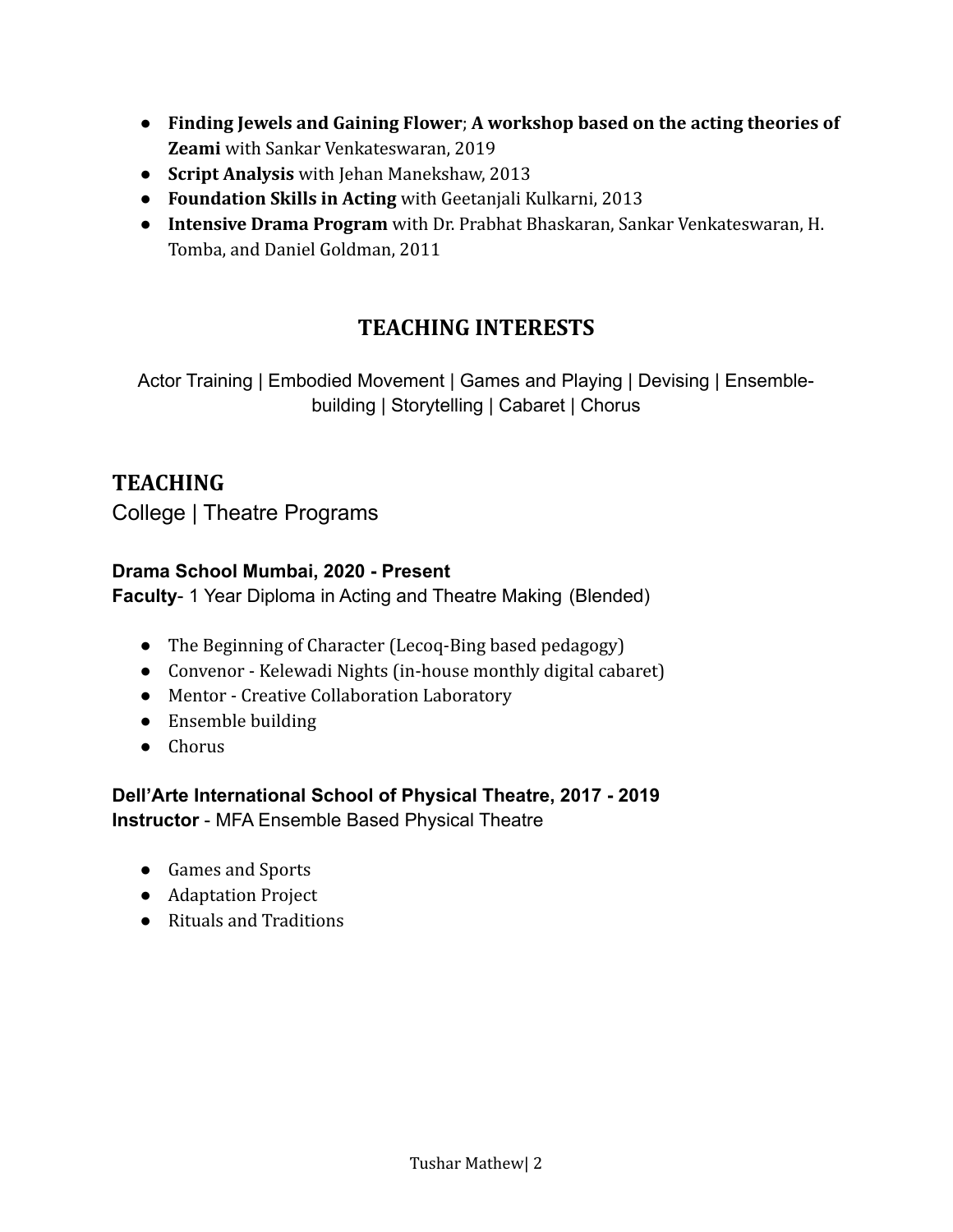## Workshops and Panels

**Actor - Facilitator -** Management by Arts (2021 - Present)

● Facilitating workshops for corporate clients using theatre-based principles and exercises.

**Artist in Residence -** International Schools Theatre Association (2022)

• Conducted a 2-week theatre workshop for students from grade 6 to 11 from Oberoi International School, Mumbai (OGC & JVLR Campus)

**Facilitator -** Digital School Program*,* Paani Foundation (2020 - 2022)

● Conducted workshops on water conservation and climate change for 5th - 8th grade students from cities across India.

**Co-Designer and Faculty -** Expressions Through Theatre Module at BITS School of Management (BITSoM), Mumbai (2022)

• Conducted workshops for MBA students, introducing them to theatre principles and tools that would enable them to be empathetic and efficient leaders, responsive teammates, and engaging storytellers .

**Course Designer and Faculty**- The Unreliable Narrator; A 3-Week Intensive on Storytelling by Drama School Mumbai, 2021

- Movement for Actors
- Physical Conditioning
- Storytelling

**Guest Facilitator***-* Storytelling Certification and Mentorship Programme by Small Tales Storytelling, 2020

● Introduction to Character Development

**Facilitator***-* Introduction to Physical Theatre*,* KCACTF, Wisconsin, 2019

**Panel Discussion**- Devised Theatre*,* KCACTF, Wisconsin, 2019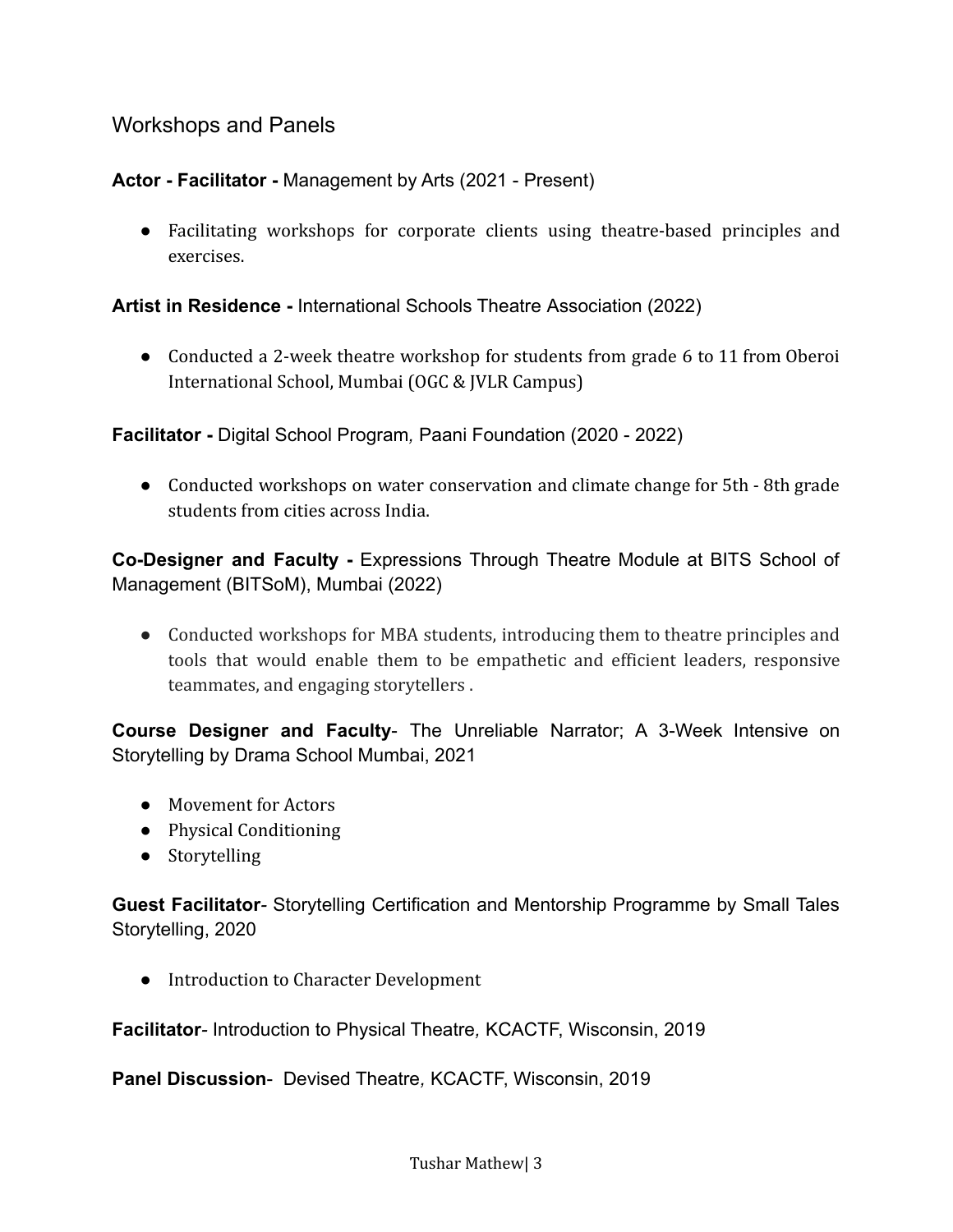**Teaching Artist***-* Introduction to Physical Theatre*,* Academy for Children's Theatre, Los Angeles, CA, 2018

**Teaching Artist***-* Advanced Comic Acting*,* Arcata Playhouse, Arcata, CA, 2018

**Ensemble Director***-* Dell'Arte Rural Residency*,* Bridgeville, CA, 2015

● Facilitated workshops for students (K-8: Bridgeville Elementary) and community members.

# **SELECTED CREATIVE PRACTICE**

# **Co-founder - Otherland Theatre Ensemble (2017 - Present)**

The Otherland Theatre Ensemble is a physical theatre devising company made up of artists from India, Greece, Mexico, Spain, and the United States. Through transformative embodiment of larger-than-life characters, we tell stories of outcasts and underdogs moved by universal struggles in outrageous worlds. Otherland Ensemble's work is rooted in our ability to cherish the cultural differences of our individual members while simultaneously responding to global conversations that unite us.

# Ensemble Devised

# **Co-creator/Performer -** *A Zoom Call Re: Birds* **(2021)**

Indian Ensemble Digital Audio-Interactive Performance

#### **Co-creator/Performer -** *Finale* **(2020)**

In Collaboration with Steina Ohman Tantrotsav Festival, Kalarigram, Pondicherry, TN CRIPA, Auroville, TN

#### **Co-creator/Performer -** *Forgive Us, Gustavito!* **(2018-19)**

Otherland Theatre Ensemble Maryland Art Place, Baltimore, Maryland Arcata Playhouse, Arcata, CA \*Winner: Best of Fringe, Charm City Fringe Festival, 2018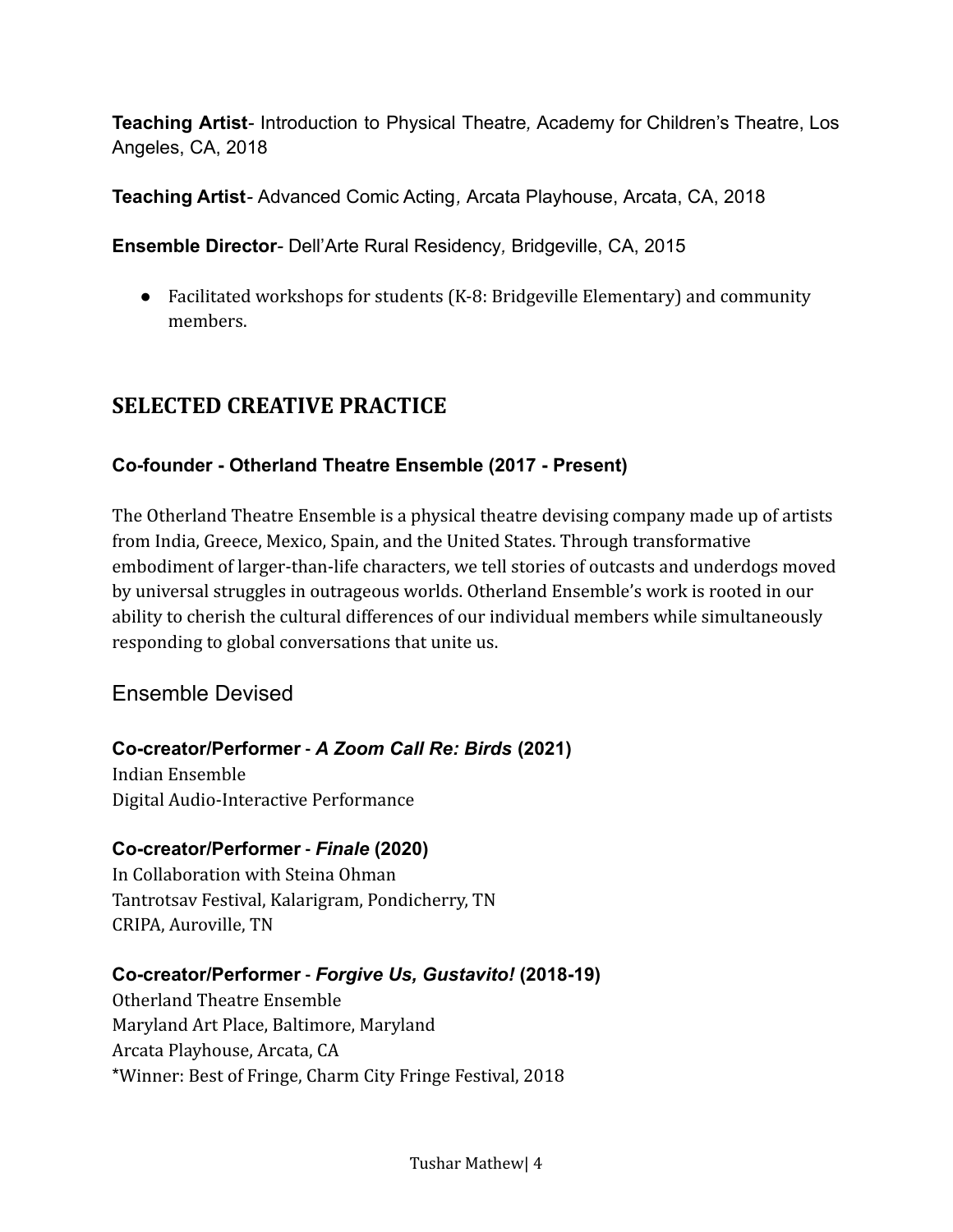#### **Co-creator/Performer -** *Eli and The Bear* **(2017-18)**

Otherland Theatre Ensemble Dell'Arte's Carlo Theatre, Blue Lake, CA Walt Disney Modular Theatre, CalArts, CA \*Recipient of the Nancy Lafrenz Memorial Scholarship 2017

#### **Co-creator/Performer -** *Timber Clowns* **(2017-18, monthly)**

Timber Ridge Assisted Living Facility, McKinleyville, CA

Solo Work

#### **Creator/Performer -** *Bedtime Books with Bumbles* **(2020)**

In collaboration with The School Library Project Digital video series

#### **Creator/Performer -** *A Good Neighbour* **(2020-)**

Site specific Art Brute, Auroville, TN

#### **Creator/Performer -** *The Adventures of Detective Private!* **(2017-)**

Site specific Applecore Fringe Festival, Placerville, CA Blue Ox Millworks, Eureka, CA Digital Performance, Bengaluru, KN

Writing & Directing

#### **Director/Performer -** *Stories in the Tent* **(2018-19)**

The Dell'Arte Company Big Hammer Tent, Dell'Arte International, Blue Lake, CA

#### **Writer/Director -** *The Order of Pan - An Original Adaptation of Peter Pan* **(2018)**

Juniors and Seniors of the North Coast Preparatory Academy, Arcata, CA Humboldt State University, Arcata, CA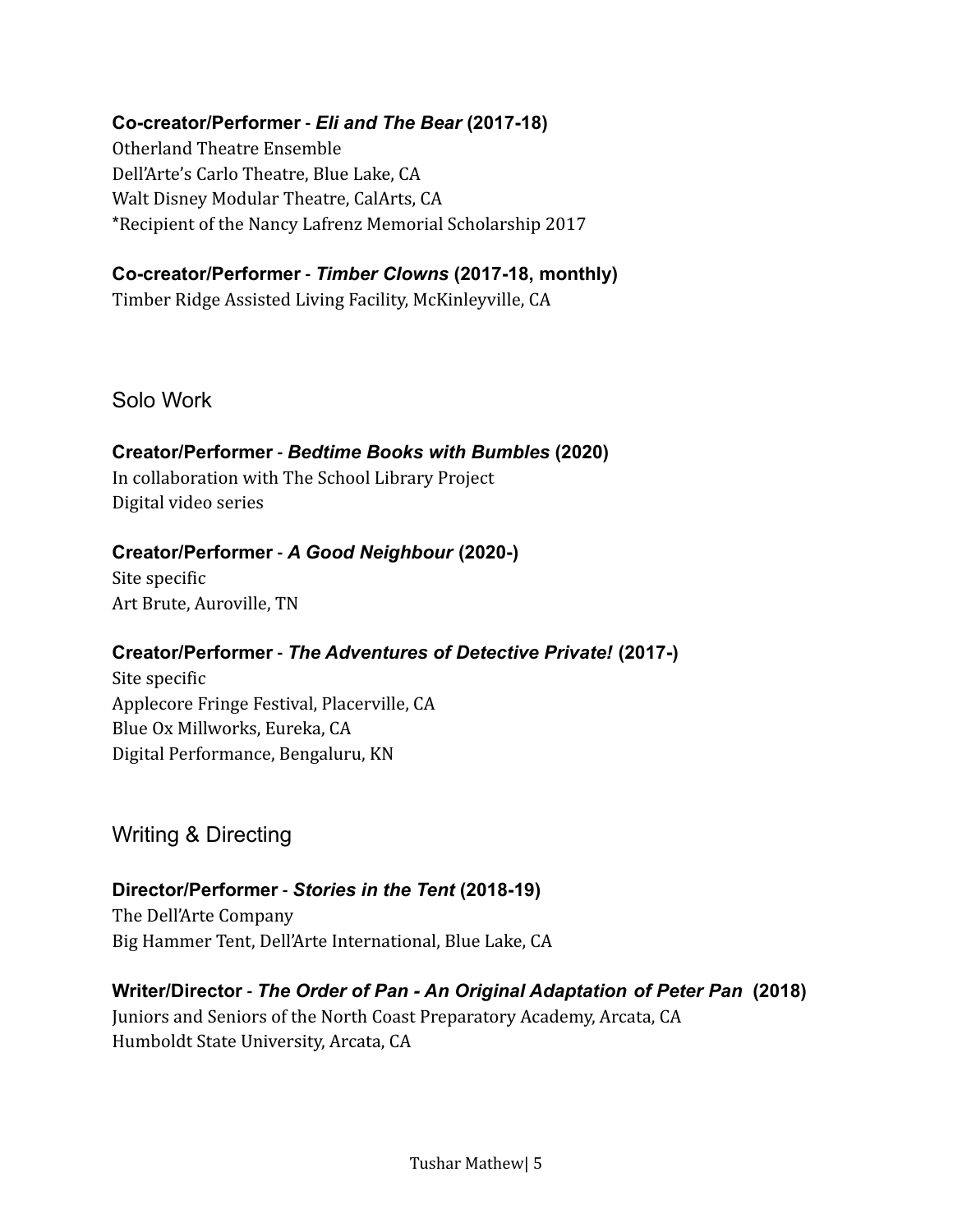#### **Director -** *The Tempest* **(2018)**

Middle school students of the North Coast Preparatory Academy, Arcata, CA Bayside Grange, Bayside, CA

#### **Co-director/Organizer-** *Humboldt Can Help - A Fundraiser for Puerto Rico* **(2017)**

The Dell'Arte Company Rooney Amphitheatre, Dell'Arte International, Blue Lake, CA

## **Co-director/Co-writer/Teaching Artist-** *The Light in the Window - A Fundraiser for Humboldt CASA (Court Appointed Special Advocates)* **(2016)**

In collaboration with Humboldt CASA and Dell'Arte International Eureka Theatre, Eureka, CA

#### **Writer/Director-** *Hansel and Gretel - The Musical* **(2013)**

Performed by the students of St. Andrews College, Mumbai St. Andrews Theatre, Mumbai Godrej Dance Theatre, National Centre for Performing Arts, Mumbai

# Performer

#### **Alan Hoffman -** *Prodigal Son* **(2019)**

Redwood Curtain Theatre, Eureka, CA Direction: Roman Sanchez

#### **The Traveler -** *My Friend Hafiz* **(2019)**

Sweet Can Productions & The Levins Dance Mission Theatre, San Francisco, CA Direction: Mindy Cooper

#### **Brad -** *The State of Jefferson Picnic* **(2017)**

The Dell'Arte Company Rooney Amphitheatre, Dell'Arte International, Blue Lake, CA Direction: Michael Fields

#### **The Red King/Playing Card -** *Alice in Wonderland* **(2017)**

The Dell'Arte Company Multi-city tour across Northern California and Oregon Direction: Michael Fields